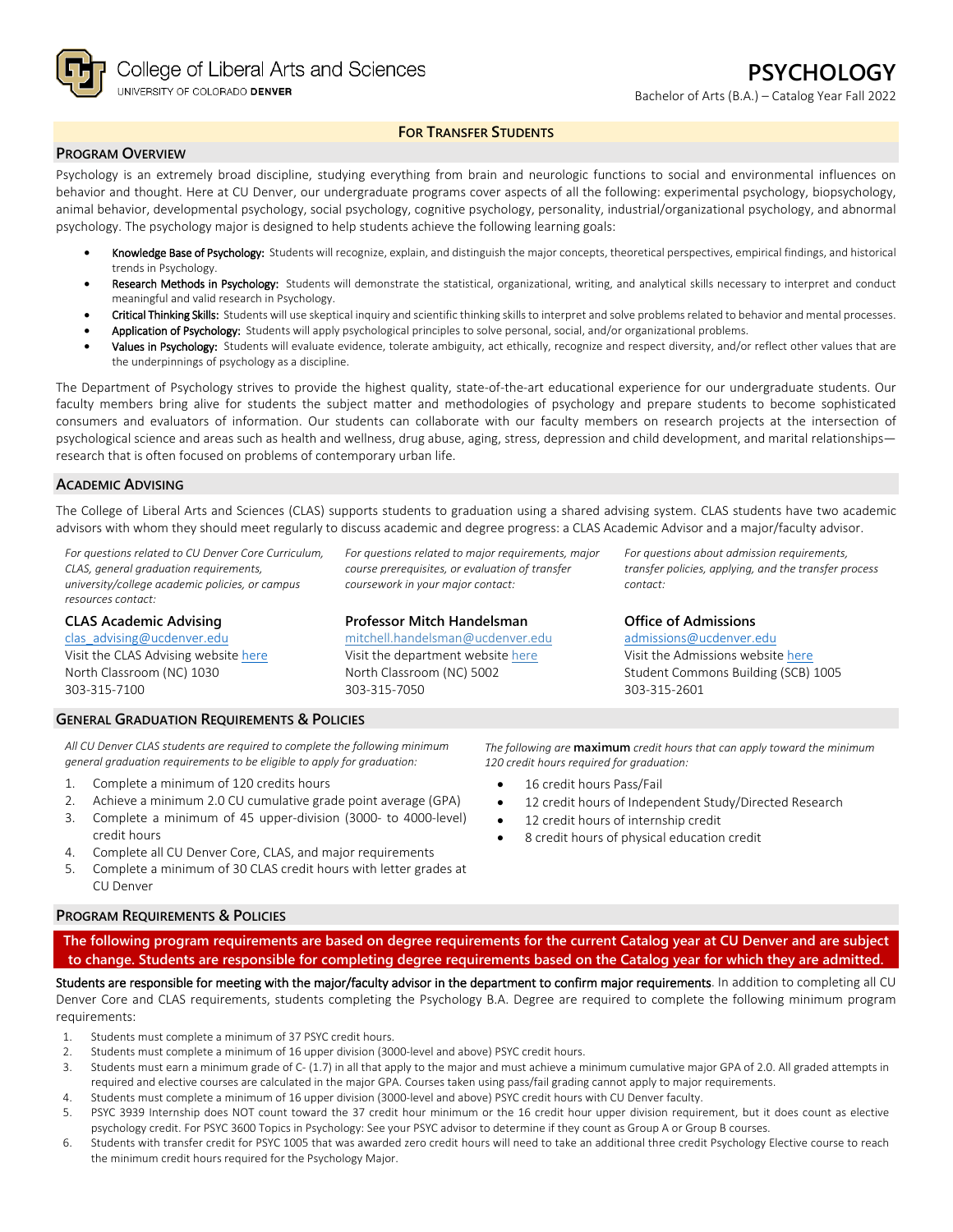Bachelor of Arts (B.A.) – Catalog Year Fall 2022

### **FOR TRANSFER STUDENTS**

# **COURSEWORK THAT CAN BE COMPLETED AT PREVIOUS INSTITUTION**

The following is a "bucket" of requirements students can complete prior to transferring to CU Denver, including equivalent Colorado Community College System (CCCS) courses. To determine the equivalencies of courses to be completed at non-CU Denver institutions, students can visit [www.transferology.com](http://www.transferology.com/)**.** It is critical students connect with a CU Denver academic advisor to ensure planned courses will transfer and apply to CU Denver degree requirements. All non-CU Denver coursework must be completed with a C- or better to be eligible for transfer.

Students interested in completing an Associate (A.A. or A.S.) Degree or a [Colorado Statewide Transfer Articulation Agreement or Degree with](https://highered.colorado.gov/transfer-degrees)  [Designation \(DWD\)](https://highered.colorado.gov/transfer-degrees) must work with their community/junior college academic advisor to create an academic plan that accounts for all degree or transfer articulation agreement requirements. Colorado Community College Students may also explore the option to complet[e Reverse Transfer](https://highered.colorado.gov/students/attending-college/colorado-reverse-transfer) at CU Denver.

| <b>CU Denver Requirements</b>                            | <b>CU Denver</b><br>Credit | <b>CCCS Equivalent Courses &amp; Notes</b>                                                                                                                                                                                     | CCCS<br>Credit<br>Hours |
|----------------------------------------------------------|----------------------------|--------------------------------------------------------------------------------------------------------------------------------------------------------------------------------------------------------------------------------|-------------------------|
| <b>CU Denver Core Curriculum Requirements</b>            | $34 - 40$                  |                                                                                                                                                                                                                                |                         |
| ENGL 1020 - Core Composition I                           | 3                          | <b>ENG 1021</b>                                                                                                                                                                                                                |                         |
| ENGL 2030 - Core Composition II                          | 3                          | <b>ENG 1022</b>                                                                                                                                                                                                                |                         |
| Mathematics                                              | $3 - 4$                    | MAT 1260 recommended or GT-MA1                                                                                                                                                                                                 |                         |
| Arts                                                     | 3                          | GT-AH                                                                                                                                                                                                                          |                         |
| Humanities                                               | 3                          | GT-AH or GT-HI                                                                                                                                                                                                                 |                         |
| <b>Behavioral Sciences</b>                               | $3 - 4$                    | PSY 1001 or GT-SS                                                                                                                                                                                                              |                         |
| Social Sciences                                          | $3 - 4$                    | PSY 1002 GT-SS or GT-HI*                                                                                                                                                                                                       |                         |
| Natural/Physical Science with lab                        | $4 - 5$                    | GT-SC1                                                                                                                                                                                                                         |                         |
| Natural/Physical Science without lab or Math             | $3 - 5$                    | PSY 2661 or PSY 2662 or GT-SC2 or GT-MA1 (except the course used for Core<br>Math) or GT-SC1                                                                                                                                   |                         |
| International Perspectives                               | 3                          | Additional GT-AH, HI, SS* (see note below)                                                                                                                                                                                     |                         |
| Cultural Diversity                                       | 3                          | To be completed at CU Denver. This requirement must be completed with an<br>upper-division course and CCCS courses will not apply.                                                                                             |                         |
| <b>CLAS Graduation Requirements</b>                      | $15 - 29$                  |                                                                                                                                                                                                                                |                         |
| <b>CLAS Communicative Skills</b>                         | 3                          | COM 1150 or PHI 1013                                                                                                                                                                                                           |                         |
| CLAS Second Language                                     | $0 - 10$                   | e.g., SPA 1012 or ASL 1122<br>Students have several options to fulfill this requirement. Please consult a CU<br>Denver CLAS Academic Advisor.                                                                                  |                         |
| <b>CLAS Humanities</b>                                   | $\overline{3}$             | Any transferrable LIT, HIS, HUM, or PHI course                                                                                                                                                                                 |                         |
| <b>CLAS Behavioral Sciences</b>                          | $3 - 4$                    | Any transferrable ANT, COM, or PSY course (except GT-SC courses)                                                                                                                                                               |                         |
| <b>CLAS Social Sciences</b>                              | $3 - 4$                    | Any transferrable ECO, ETH, GEO, POS, or SOC course (except GT-SC courses)                                                                                                                                                     |                         |
| CLAS Natural/Physical Science with lab                   | $3 - 5$                    | GT-SC1<br>If students complete only one science course with a lab for the CU Denver Core<br>Curriculum, this course must have an associated lab.                                                                               |                         |
| <b>PSYC Major Courses</b>                                | 9                          |                                                                                                                                                                                                                                |                         |
| PSYC 1000 Introduction to Psychology I                   | 3                          | PSY 1001<br>Course can fulfill CU Denver Core Behavioral Sciences                                                                                                                                                              |                         |
| PSYC 1005 Introduction to Psychology II                  | 3                          | PSY 1002<br>Course can fulfill CU Denver Core Social Sciences                                                                                                                                                                  |                         |
| PSYC 2220 Biological Basis of Behavior                   | 3                          | PSY 2661 or 2662<br>Course can fulfill CU Denver Core Natural/Physical Science without lab                                                                                                                                     |                         |
| Minimum Applicable Transfer Credit Hours<br>Recommended: | 60                         | Students completing less than 60 applicable transfer credit hours will have<br>additional credit hours to complete at CU Denver. Students needing general<br>elective credit should consult a CU Denver CLAS Academic Advisor. |                         |

\*The applicability of Guaranteed Transfer (GT Pathways) courses to specific CU Denver Core Curriculum requirements requires completion of a block of five courses: two GT-AH courses; one GT-HI course; one GT-SS course; and one additional GT-AH, GT-HI, or GT-SS course.